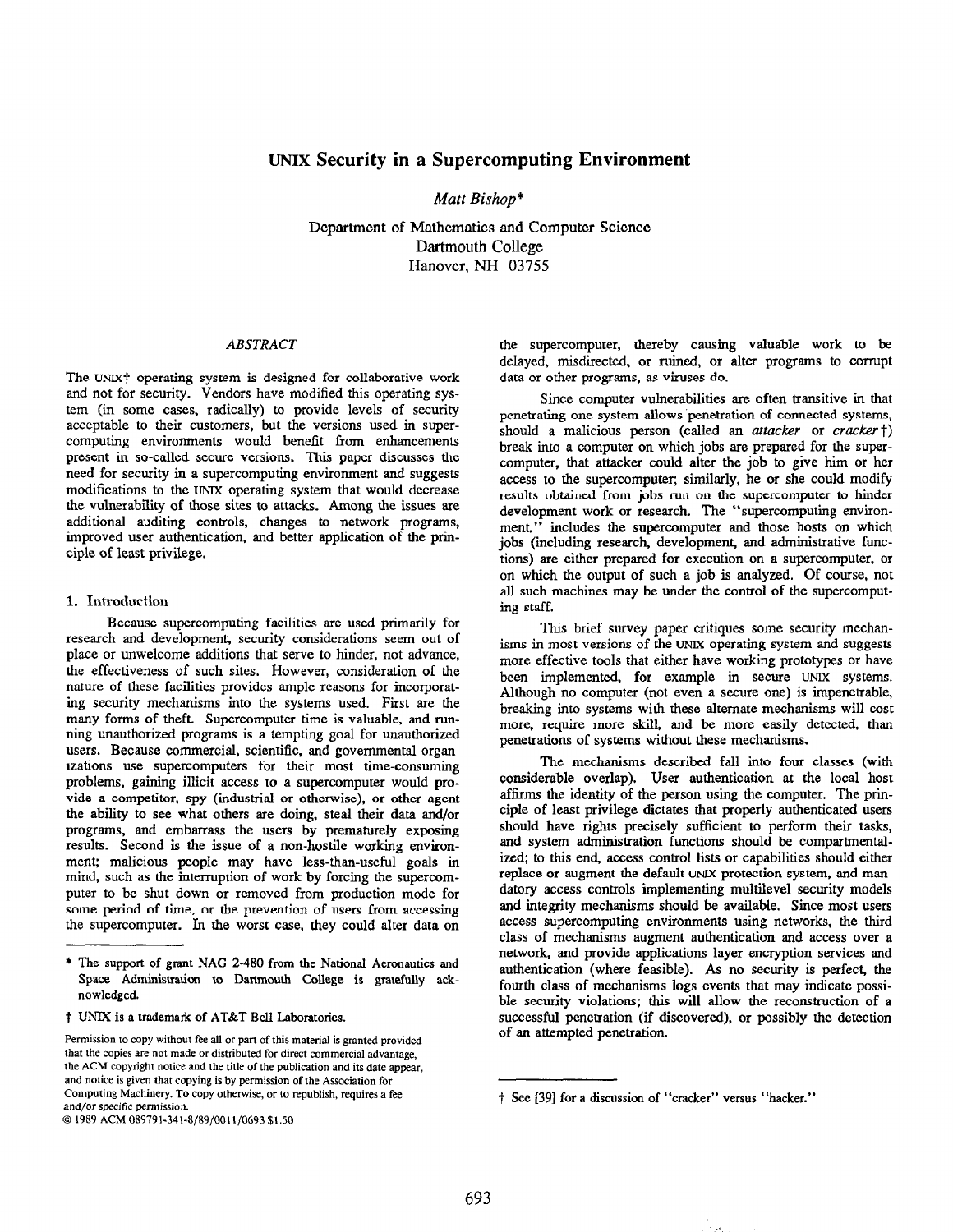### 2. Local User Authentication

Threat: Some responsible administrator must authorize a user to access facilities or resources within the supercomputing environment. When such a user accesses the facility or resource, his or her identity determines what he or she may do, Hence accurate identification or authentication of the user is vital.

Standard UNIX Authentication Mechanisms: The usual authentication mechanism is the password, which most UNIX systems allow users to select subject to (usually mild) constraints. To encourage users to change passwords periodically, some versions of the UNIX operating system provide a mechanism to expire passwords; others do not. However, should a password expire, the user is forced to change it at the next successful login because the system does not allow any command other than the password changing command to be used

All standard versions of the UNIX operating system encrypt user passwords using a one-way function  $[6,27]$  and store the encrypted form in a world-readable file called the password file. It is not possible to determine who reads (or copies) this file.

An account may have no password; in this case, anyone may access that account; no password will be requested. On most systems, this requires a system administrator to reset a field in the password file.

Problems With the Standard Mechanisms: A good password is unguessable, easy to remember, not in a dictionary, and chosen from a set of possible passwords large enough to discourage exhaustive search of the set; it should also be changed periodicalIy. Experiments run at both MIT and Dartmouth College  $[2,7,8]$  indicate that the current UNIX scheme is not adequate, since approximately 30% of users' passwords were guessed. Having the computer generate random passwords is not much better, since users will then write the passwords down, especially when they must remember passwords for many different hosts. Generating passwords according to a set of rules works reasonably well (a common method is to make the passwords pronounceable but meaningless), but if users are assigned different passwords for a large number of hosts they will still often write them down.

Implementations of a password aging mechanism should not require the user to think of a new password instantly; as Grampp and Morris [15] point out, "the most incredibly silly passwords tend to be found on systems equipped with password aging." Further, if a user may change passwords at any time. one need only change them to satisfy the password aging mechanism, and then can change them back. If the mechanism prevents a user from changing passwords more than once within a specified interval of time, the user may not be able to change a Poorly-chosen or compromised password. So implementation of password aging schemes must avoid these risks.

Since the password encryption function is one-way, it appears that obtaining the encrypted form reveals nothing about the password. Since the password encryption routines are available in the system library, an attacker can test possible passwords by encrypting them and comparing the results to those stored in the file. Such "password cracking" is actually quite common, far simpler and more difficult to detect than repeatedly trying to log in.

Accounts with no passwords usually run programs with limited capabilities (such as printing the date or listing users of the system) rather than the command interpreter. Unless there is a very specific administrative reason for such an account,

accounts without passwords should not exist, especially in an installation where resources are as precious as in a supercomputing center.

Alternatives to the Standard UNIX Mechanisms: Except where it affects the quality of the password, the source of the password (computer or user) is not relevant†. Simple modifications to the standard UNIX password changing program can check the proposed password against the user's name, account name, and various dictionaries and lists of common character combinations (such as acronyms and names not in any dictionaries); this satisfies criterion 2, and makes meeting criterion 1 more likely than if the checks were omitted. As an alternative, if the computer is to generate passwords, the passwords can be combinations of pronounceable (but meaningless) syllables separated by non-letter characters; users may be presented with a set of potential passwords from which they may select one, or request another set. If the syllables were generated from a rich enough set, this would meet criteria 1 and 2. Both schemes are used in various secure versions of the UNJX operating system (see for example [14.20]).

Secure systems which generate passwords for users sometimes use password aging mechanisms [11]. However, when users are to supply passwords, the aging mechanism should warn them before their password expires to allow time to think of another one.

Many secure versions of the UNIX operating system use a "shadow password file" [14,18,26] in which the encrypted password is placed in an alternate unreadable file, prevents password cracking without attempting to log in, since all systems should record failed login attempts, this increases visibility of password crackers. Modifications to the Iogin program enable the security officer to allow the login but to a restricted account (to allow security officers to trace the connection [16,39]), or to disable the attacked account.

Other authentication methods may be used in place of, or in conjunction with, passwords. The challenge-response protocol [38] requires the computer to generate some number or string (the challenge), and the user to perform some operation on it (the response). The challenge varies from instance to instance, so even if an attacker obtains one challenge and its corresponding response, subsequent challenges will be different; to prevent the relationship between challenges and responses from being deduced, the response is usually the output of some cryptographic function of the challenge. This usually requires some physical hardware (such as a calculator-like device) to obtain the response, so both knowing another user's password and access to the appropriate hardware are necessary for impersonation; further, the challenge is issued from a satellite computer that is both physically secure and inaccessible to users of the main computer. Pass algorithms [17] work similarly, but implementations do not use external devices, so if the algorithm is not changed frequently it may be possible to deduce the relationship between the challenge and the response. Although in their infancy, biometric techniques may be used to authenticate

 $\dagger$  The impact may be very subtle. In [27], Robert Morns and Ken Thompson describe a random password generator that appeared to choose passwords from a set of 36<sup>8</sup> possible passwords. Trying each possible password would take 112 years. Unfortunately, it did so by generating characters sequentially using a pseudorandom number generator, so the actual number of potential passwords was  $2^{15}$  - and trying all of those would have taken only 42 minutes!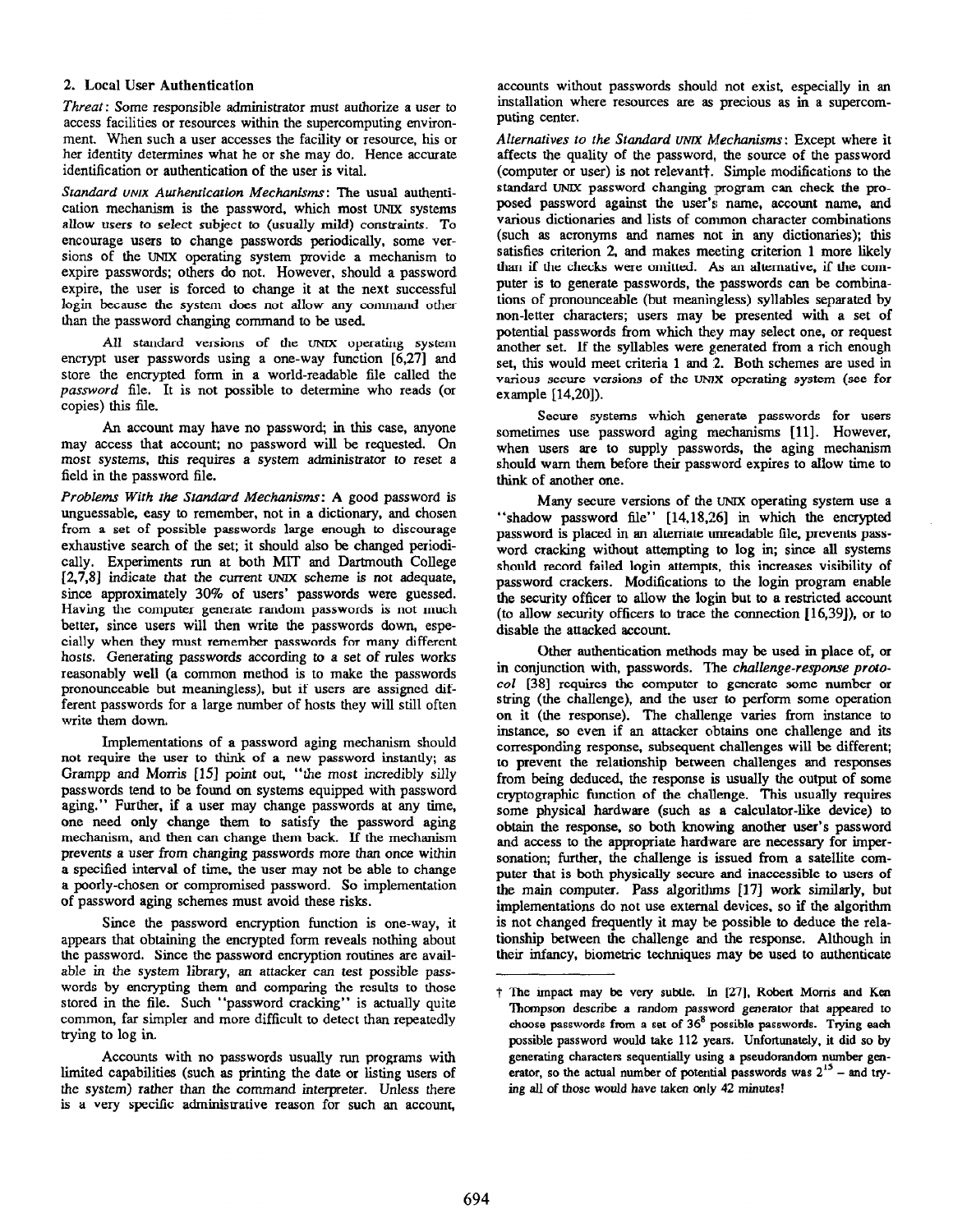individuals [25,28] but some of these techniques are subject to replay attacks.

Recommendations: UNIX systems in supercomputing environment should use a two-tier method of authentication that cannot be disabled. The first is the password; either users should be allowed to select their own passwords, which are checked before being accepted by the computer. or the computer should generate a set of possible passwords and allow the user to select one (or request another set). The encrypted passwords should be kept in a shadow password file, and password aging should be used. The second tier uses another authentication method to require the user to demonstrate that he or she is not an intruder who knows the real user's password, such as a challengeresponse protocol requiring an external device to obtain the reponse from the challenge. Users who fail to give a correct account name and password at the first level should still be forced to complete the second, so they cannot determine whether the failure was a bad account name, an invalid password, or an erroneous response. Further, some action deemed appropriate by the site security officer should be taken for repeated failures to log in to a specific account.

## 3. Access Control, Integrity, and Least Privilege

Threats: Access control mechanisms regulate the ability to access resources such as files, devices, and processes. If the access control mechanisms are inadequate, users may be able to modify or alter data they should not have access to, or may not be able to access data they are authorized to.

Standard UNIX Access Control Mechanisms: Standard UNIX systems use a simplification of the traditional access control list. Each object is assigned a user and a group identification (typically, the user identification is that of the owner of the object, and the group identification is either that of the owner or of some related object). Three sets of permissions are associated with each object, one corresponding to the user (owner), one to the group, and one to all others; each set consists of distinct read, write, and execute permissions. When someone tries to access the object, if that person has the same user identification as the object, the user permissions are checked, if not, and if that person has the same group identification as the object, the group permissions are checked; otherwise, the set of permissions for all others is checked. No access control checking of any kind is done to the privileged user root (also called the superuser ).

The setuid mechanism enables processes to assume privileges of another user. For example, the program to read electronic mall may write a log record into a file in one of two ways. Either the file must be writable by all users (meaning they can change the log), or the log file must be writable only by its owner, and the mail reading program must be setuid to the owner of the log file. Whenever that program is executed, the UNIX operating system will change its user identification to that of the owner of the log file. A similar mechanism (called setgid) works for altering the group identification of a running program (and actually would be used in the above example).

Many automatic tools ensure consistency of the UNIX file system and repair inconsistencies when found.

Problems with the Standard Mechanism: The first problem is the lack of granularity in access control. To grant access to a file only to some subset of users of the system is either to make that subset a group (which requires a system administrator) and set the file's group identification appropriately, or to give the users in that subset access to an account by which the file is

owned. Neither method is acceptable in practise. Hence when a subset of users of the system must access a file, its owner usually gives that access permission to all users. Thus the mechanism fails to support the principle of least privilege [36].

The existence of an omnipotent user also violates this principle, because once an attacker has gained access to that account he or she can do anything. The setuid mechanism makes access to other accounts all too easy if not programmed with care, because programs using that mechanism often fail to do adequate checking.

The only mechanism to check the integrity of files is a checksumming program that is not cryptographic and hence easy to evade, Further, the checksum program must be run manually.

Alternatives to the Standard UNIX Mechanisms: Some secure versions of the UNIX operating system implement standard access control lists, either providing them as an alternative to the simplification used by standard UNIX systems [14] or replacing the standard mechanism entirely [20]. They also provide mandatory access controls along the lines of the Bell-LaPadula model [4]: each object is assigned a *security level* and a set of compartments. A subject may read (or execute) an object at a lower or equal security level if the object's set of compartments is a subset of the subject's set of compartments, and the discretionary access controls on the object allow the action. A subject may write (or delete) an object at a higher or equal security level if the object's set of compartments is a subset of the subject's set of compartments, and the discretionary access controls on the object allow the action. (How this is done varies from system to system.) By judicious selection of security levels, sets of compartments, and setting of the access control lists, users (and the system administrator) can control access to any granularity required, thus these mechanisms enable enforcement of the principle of least privilege.

Almost all versions of secure UNIX have modified or eliminated the notion of the superuser, especially by partitioning the superuser functions among several users [ 11,14,20]. In some cases these users are not permitted to log in, but must act in single-user mode; in others, they must access restricted command interpreters to perform their function. This eliminates the problem of system administrators logging in as the superuser and acting in ways that do not require privileges.

Some systems restrict the setuid privilege in various ways such as by removing it when a setuid file is written to, or requiring the use of a trusted path to activate the privilege (this prevents a Trojan horse from creating a setuid file and thereby steal privileges). This does not eliminate the danger of a careless programmer causing problems, but such danger is ameliorated by the restrictions the mandatory access controls place on the setuid program. Other versions simply replace setuid programs with trusted servers [26].

In the wake of computer viruses, integrity control has become prominent. Several systems implement aspects of Biba's integrity model [5], in which each object is assigned an integrity level and a set of integrity compartments (these may be different than the corresponding levels and compartments for the mandatory access control mechanism). Subjects may read (or execute) objects at a higher or equal integrity level, if the object's set of integrity compartments is a subset of the subject's set of integrity compartments, and the discretionary access controls on the object allow the action; a subject may alter (or delete) objects at a lower or equal integrity level if the object's set of integrity compartments is a subset of the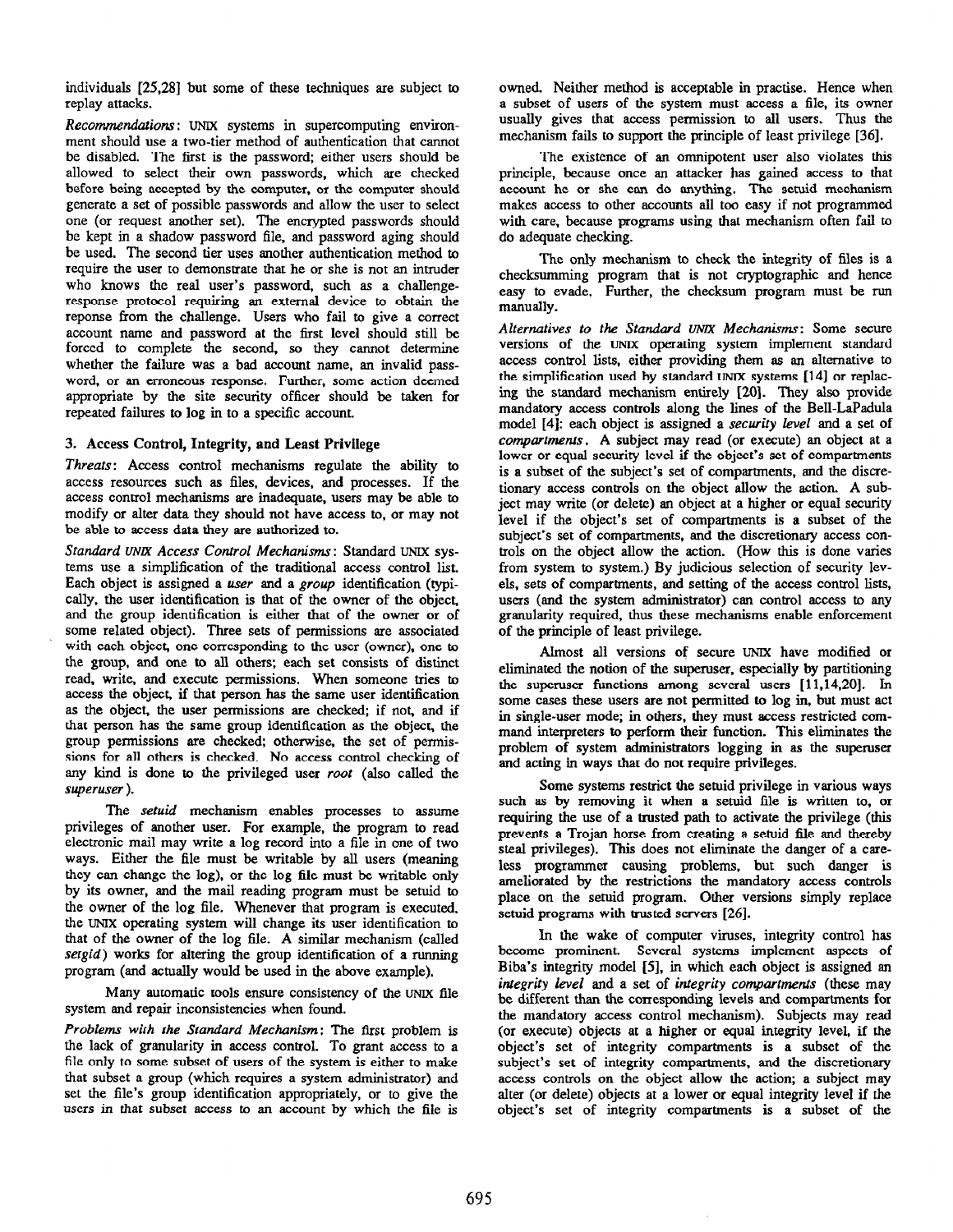subject's set of integrity compartments, and the discretionary access controls on the object allow the action. The system administrators are free to use, or not use, any of the implemented aspects.

Recommendations: The discretionary access control mechanism should be access control lists, perhaps with the standard simplification being used should the user attempting access not be named in the list associated with the object. The superuser functions should be split over multiple accounts (each with less privilege), and the system should use a mandatory access control mechanism to limit the effects of penetrations. If setuid and setgid programs are to be present, they should lose their privileged setting when any process writes to them. The setuid and setgid privilege should be granted only through a trusted path, so no user would unknowingly surrender privileges. Finally, a multilevel integrity mechanism should be in place. However, the aspects of the multilevel mechanism to be used should be at the discretion of the system administrator, and he or she should be able to activate (or deactivate) them on a peruser basist.

### 4. Network Privacy and Authentication

Threats: As most users communicate with supercomputing environments over networks, authenticating their identity and providing tools for private communication with the computer and with other users enables accurate identification of those entitled to use specific resources and allows work done on the supercomputer, and its results, to be private. The very general problem of authorization and secrecy in networks is discussed elsewhere [21,40]; the discussion here is confined to tools specific to the UNIX operating system and to the 4.2 and 4.3 Berkeley Software Distribution's user-level network tools.

#### Standard Berkeley UNIX Network Tools:

Network software based on the Berkeley 4.2 distribution allows users to designate specific users on specific remote hosts as "trusted;" when someone tries to log in remotely, if the user and remote host are trusted no password is requested. Similarly, the system administrator may also designate hosts as "trusted" for all users, so if a user has an account with the same name on a remote host which the system administrator has listed as trusted, no password will be requested. Once logged in, the remote user is treated just like a local user; that is, no additional constraints are applied.

The only encryption program on standard UNIX systems implements "a one-rotor machine along the lines of the German Enigma, but with a 256-clement rotor" [9].

Electronic mail allows users to correspond with one another, and is available on all standard UNIX systems.

Problems With the Standard Mechanisms: Permitting users (or system administrators) to disable password checking is a useful convenience, but it can have catastrophic consequences unless site administration is very strict [35]. All hosts that trust a compromised computer are themselves compromised, because access to the latter implies access to all the former. Further, if different security and integrity levels and compartments are supported, the user's security clearance should be a function of the host from which he or she is connecting to the supercomputing environment.

Methods of breaking the standard UNIX encryption program are very widely known [34].

Electronic mail as supplied provides neither privacy nor authentication. While the body of letters may be encrypted using the program described above, the result must be expanded (to seven bit characters) to comply with the intemet mail protocol [33]. Further, it is not possible to determine whether the named sender did in fact send the letter without an out-of-band mechanism (such as a telephone call.)

Alternatives to the Standard Berkeley UNIX Network Tools: Many sites only allow system administrators to designate hosts as trusted. Others allow users to designate those hosts under the administration's control as trusted, but no others (for example, at the NAS Project, the computer "prandtl.nas.nasa.gov" could he trusted, but "icefloe.dartmouth.edu" could not. since it is not under NAS control). Still others restrict this ability to unprivileged users; administrative or superuser accounts may not use this feature.

Many sites have implemented alternate encryption programs, most of them based on the Data Encryption Standard [29,30]. These are believed to be considerably harder than the UNIX  $crypt(1)$  program to break; in any case, quick methods of breaking them are not widely known.

Currently several RFCs describe a proposed standard for privacy-enhanced electronic mail, and prototype implementations have successfully exchanged secure, authenticated mail messages [19,22-241. Problems include a lack of available software and no existing supporting key management structure; Development of both is currently in progress.

Recommendations: The "trusted host" mechanism described above should be eliminated. Instead, all remote connections should require using the local user authentication mechanisms; further, if different security or integrity levels and compartments are supported, system administrators should be able to restrict the levels and compartments which users may access based on the identity of the remote computex.

The UNIX encryption program  $crypt(1)$  should be scrapped and implementations of better cryptosystems supplied, and when a suitable key management scheme is adopted, secure electronic mail should be made available to the user community.

## 5. Logging and Auditing

Threat: Since no system is completely secure, at some point a successful penetration may take place. Records of unsuccessful penetration attempts may provide information useful to system security or to determining if specific accounts have been compromised.

Standard UNIX Logging and Auditing Facilities: Most versions of the UNIX operating system log connect time and job execution for accounting purposes; specific programs (such as daemons) log changes of account, connections from other sites, and failed login attempts. There is no unified logging and auditing scheme, however, so the information logged varies from program to program.

A checksumming program exists on standard versions of the UNIX operating system.

Problems with the Standard Mechanisms: Although adequate for accounting purposes, the lack of unity in the design of logging and auditing mechanisms make them inadequate for secu-

t The rule against "reading down" would most likely not be applied to all users because. as Gasser points out. it "is probably more suited to containing errors" than threats to security [13, p. 701. But the rule against "writing up" would he.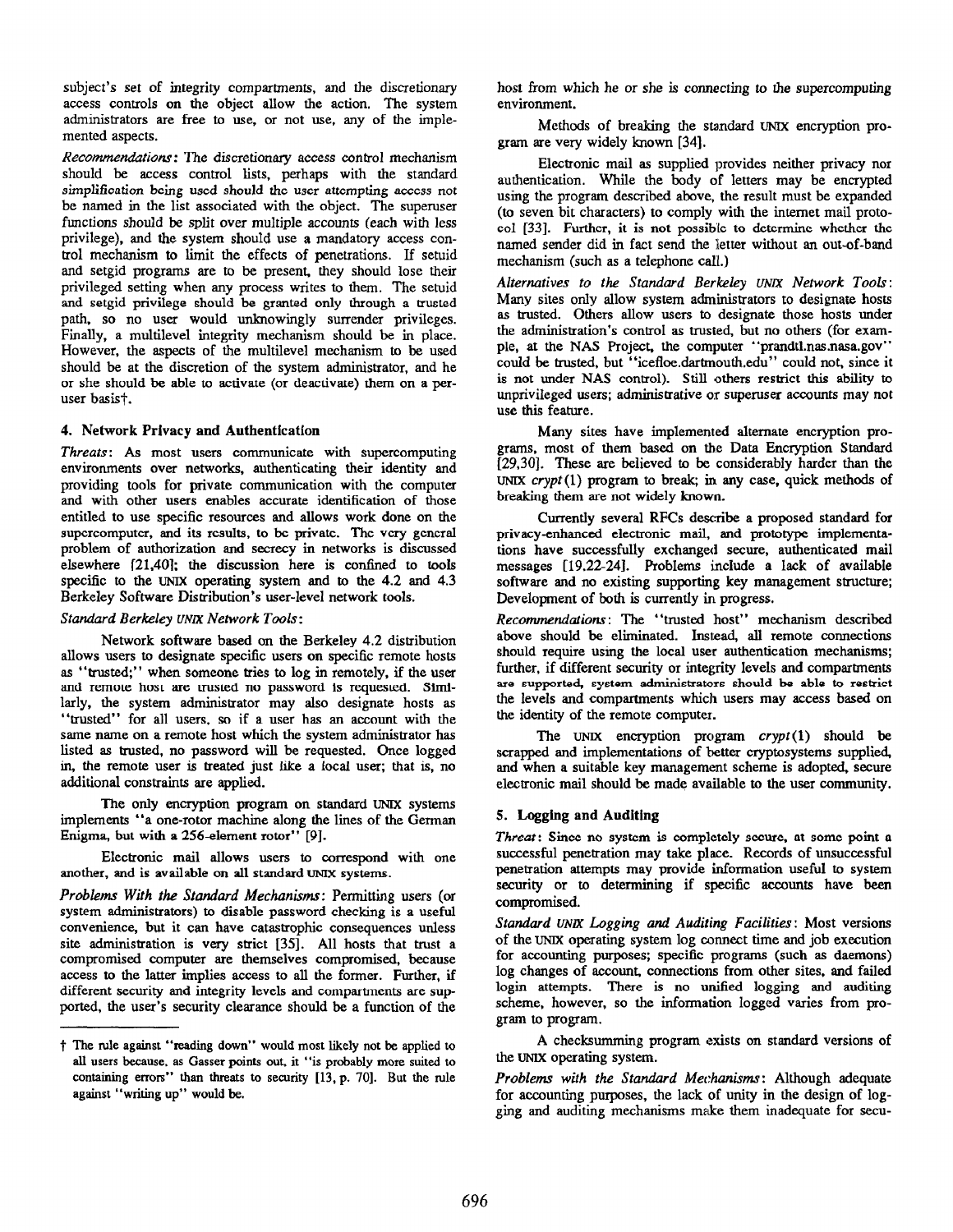rity monitoring purposes, since critical files (such as the password file) can be altered without a trace, and information is kept on the computer where it may be altered or erased by nonexpert attackers.

There is no scheme to check the integrity of system files automatically. Further, since the checksum program is not cryptographic, changes to files can be made transparent to it.

Alternatives to the Standard UNIX Mechanisms: Secure versions of the UNIX operating system provide extensive logging and auditing facilities [1,11,14,18,20,26]. These facilities log events such as file accesses including, among other things, attempted file accesses, process creation and termination, and file creation and deletion. Each log entry should contain the user identification. relevant process or file identification information, the event being logged, and information about that event. Entries for file accesses should identify the user and process (command) requesting the access, how access is desired (read, write, execute, change something in the inode, etc.), the wall clock time of the attempt, and the disposition (was access granted or not). Entries for process creation and deletion should indicate the user, the wall clock time, the file executed, the disposition (was the execution begun), and the process from which execution was attempted. This information should be stored off-line on a computer not accessible to users of the monitored computer and not connected to a network; this *audit* computer should also have tools capable of analyzing the data and printing it in readable form.

A mechanism to mark files as critical to the system and not changeable should be available, and these files should be checksummed periodically (or randomly) using some cryptographic checksumming scheme. This can then be checked against precomputed checksums; again, this should be done on the audit machine mentioned above.

Monitoring all users and all file accesses may be quite expensive, so the system administrator should have the ability to enable the logging facilities for specific users, tiles, and events. For example, the password file should be monitored since it is so critical to the security of the system, but transient files produced by a compiler need not be monitored. If done on a selective basis, this type of monitoring should not adversely impact system performance [32].

More sophisticated monitoring tools may aid in the detection of successful or attempted penetrations. Intrusion detection systems [12,25] analyze statistical characteristics of users, or apply rules gleaned from earlier audit records, to detect anomalies in system use; since these may indicate an intruder, the intrusion detection system reports these to a systems administrator. Prototypes cause little or no change in the monitored system's response time [25,37], and at least one prototype has been developed for UNIX systems [3]. Preliminary results indicate that such a tool appears to be useful in detecting penetrations.

Recommendations: UNIX systems used in a supercomputing environment should have extensive logging capabilities of the nature outlined above built into their kernels. Ideally, all events should be logged; since the intrusion detection model postulates the availability of such information, they can be integrated into the system with a minimum of changes when in the future implementations become available. The ability to activate logging when an attack or penetration is suspected will enable system administrators to examine one specific area of risk without burying themselves (or the audit machine) in audit records; they can then determine what should be audited. A mechanism to check specific files for unauthorized alterations should also be present.

### 6. Conclusion

This paper presented a brief overview of some security mechanisms in conventional UNIX systems, discussed their deficiencies, described tools that improve or augment their effectiveness, and recommended changes to increase the difficulty of an attacker trying to penetrate undetectably a computer within the supercomputing environment. Supercomputer manufacturers offering versions of the UNIX operating system are aware of these needs, and at least one supplies a system enhanced with many of the features described above [10].

Many of the recommended tools are similar to, or identical to, parts of commercial secure versions of the UNIX operating system designed to meet criteria outlined in the Trusted Computer System Evaluation Criteria [31]. However, those criteria should be followed only if dictated by site (or administrative) policy. Instead, administrators of supercomputing environments should implement those recommendations they believe will be most effective within their specific environment. In this way they can achieve that delicate balance between security and the user-friendliness their user community requires.

### References

- 1. Addison, K., Baron, L., Copple, M., Cragun, D., Hospers, K., Jordan, P., Lechner, M., Manley, M. and Schaufler, C., "Computer Security at Sun Micvrosystems, Inc.", Tenth National Computer Security Conference Proceedings, 216-219 (September 1987).
- 2. Baldwin, R., private communication, July 1987.
- 3. Bauer, D. S. and Koblentz, M. E.,  $\cdot$ NDIX A Real-Time Intrusion Detection Expert System", Proceedings of the Summer 1988 USENlX Conference, 261-273 (June 1988).
- 4. Bell, D. and LaPadula, L.. "Secure Computer Systems: Unified Exposition and MULTICS Interpretation", Technical Report MTR-2997, MITRE Corporation, Bedford, MA, July 1975.
- 5. Biba, K. J., "Integrity Considerations for Secure Computer Systems' ', ESD-TR-76-372 (NTIS AD-A0393324), Air Force Electronic Systems Division, Hanscom Air Force Base, MA.
- 6. Bishop, M., "An Application of a Fast Data Encryption Standard Implementation", Computing Systems, 1, 3 (Summer 1988) 221-254.
- 7. Bishop, M. and Bryant, E.. "Is Your Password Obvious?". Kiewit Comments, 19, 4 Dartmouth College (February-March 1988) 1.
- 8. Bishop, M., "Bishop Continues UNIX Security Research", Kiewit Comments, 20, 4 Dartmouth College (February-March 1989) 2.
- 9. UNIX User's Reference Manual, 4.3 Berkeley Sofware Distribution, Virtual VAX-11 Version, Computer Systems Research Group, Computer Science Division, EECS, University of California, Berkeley, Berkeley, CA 94720, November 1986. as reprinted by the USENlX Association.
- 10. "UNICOS Security Administration Reference Manual", SR-2062A, Cray Research, Inc., Mendota Heights, MH, March 1989.

 $\sim$   $\sim$  $\sim 100$ 

 $\sim 100$  km  $^{-1}$